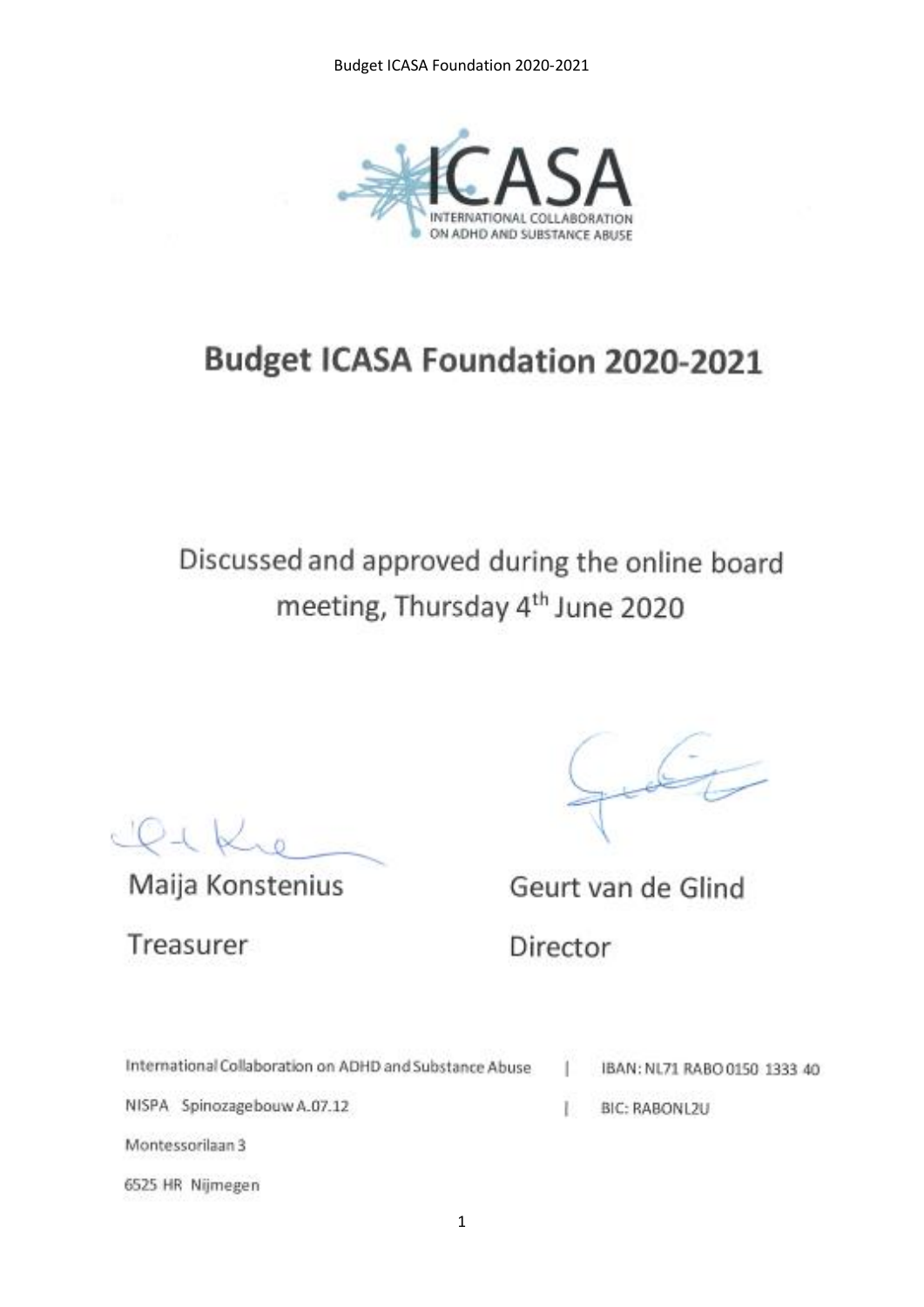

## **Budget ICASA Foundation 2020 – 2021**

| € 46.769,34                         |
|-------------------------------------|
| € 19.200,00                         |
|                                     |
| € 65.969,34                         |
| ----------------                    |
| $-$ € 26.400,-                      |
|                                     |
| $-6$ 32.310,-<br>------------------ |
| $-$ € 58.710,-                      |
|                                     |

| Expected positive result at the end of 2021 |           |
|---------------------------------------------|-----------|
| (Income for 2021 will be added to this)     | €7.259,34 |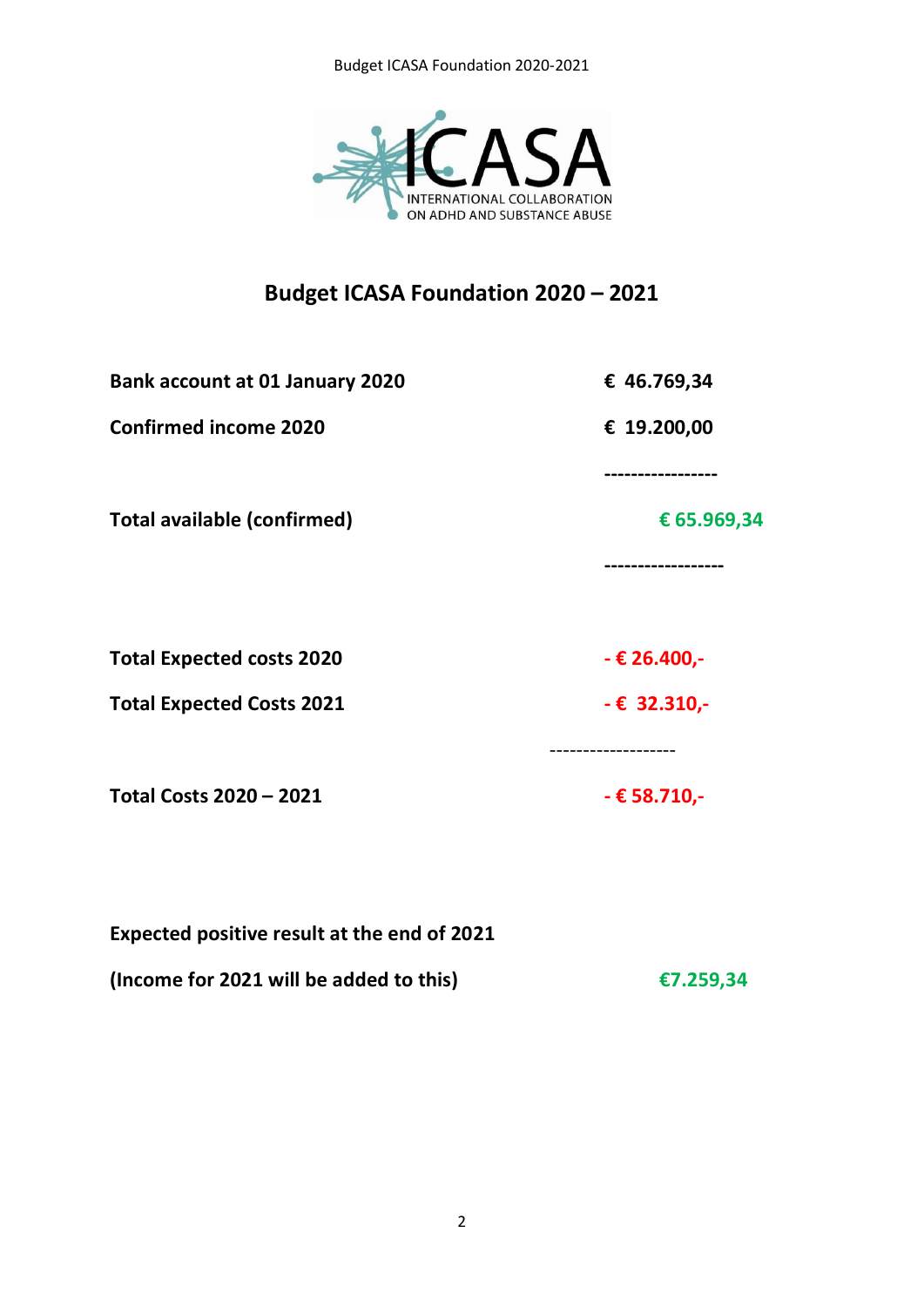

#### **Expected costs 2020**

| <b>Total Expected Costs 2020</b>                          | € 26.400,-   |
|-----------------------------------------------------------|--------------|
|                                                           |              |
| Unforeseen                                                | € 2.000,-    |
| to the ICASA Foundation members)                          | € 2.500,-    |
| Costs Special Topic Issue EAR hard copies (+sending these |              |
| Costs Leiden University research                          | € 7.500,-    |
| Bank costs 12x25                                          | $300 -$<br>€ |
| Website hosting and maintenance                           | € 1.250,-    |
| Insurance ICASA board                                     | $850,-$<br>€ |
| ICASA Research office 2020                                | € 12.000,-   |
| Sponsor Agreement Radboud/UMC-NISPA for the               |              |